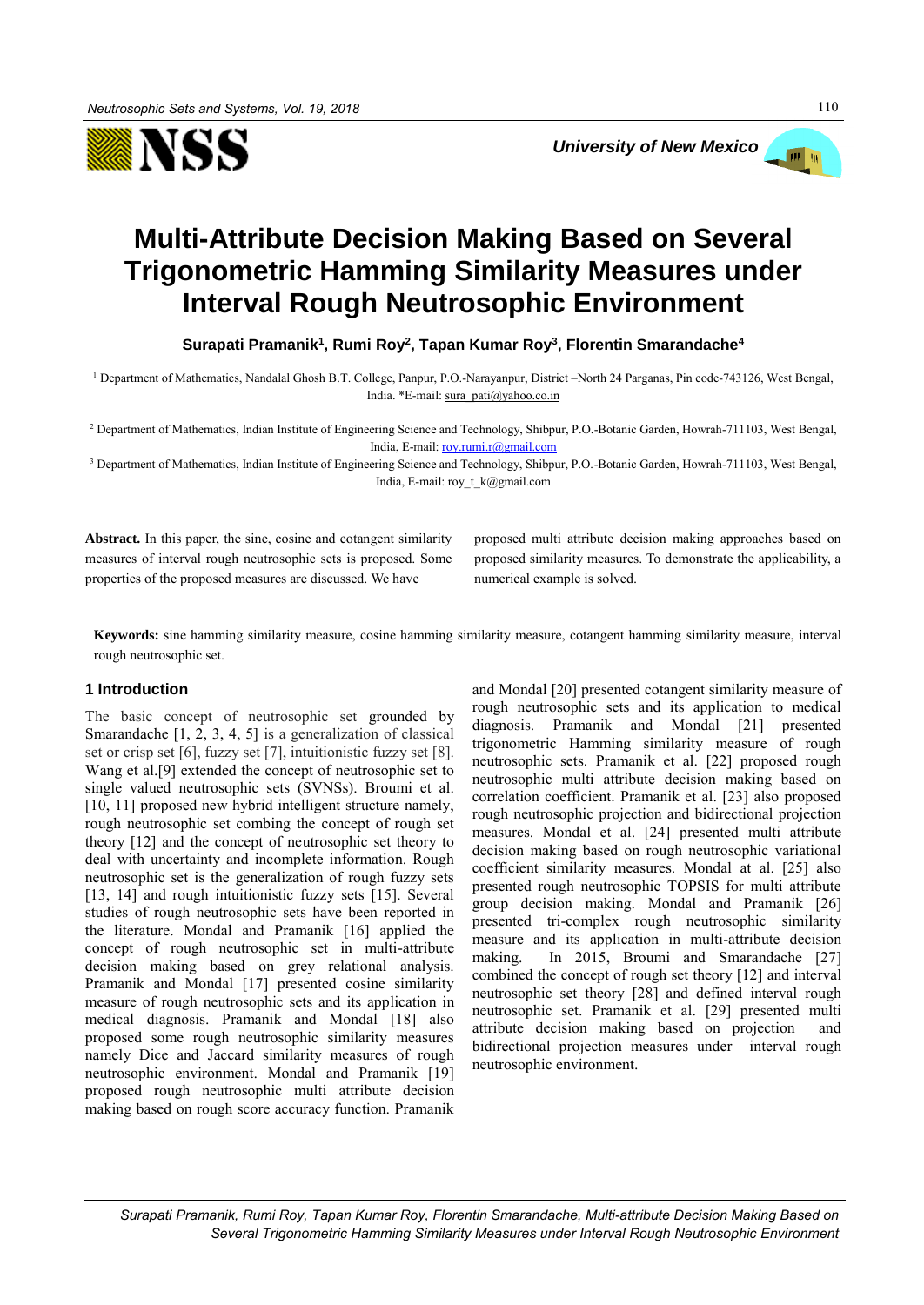Multi-attribute decision making using trigonometric Hamming similarity measures under interval rough neutrosophic environment is not addressed in the literature.

**Research gap** MADM strategy using sine, cosine and cotangent similarity measures under interval rough neutrosophic environment.

## **Research questions**

- (i) Is it possible to define sine, cosine and cotangent similarity measures between interval rough neutrosophic sets?
- (ii) Is it possible to develop new MADM strategies based on the proposed measures in interval rough neutrosophic environment?

The objectives of the paper are

- i. to define sine, cosine and cotangent similarity measures between interval rough neutrosophic sets.
- ii. to prove the basic properties of sine, cosine and cotangent similarity measures of interval rough neutrosophic sets.
- iii. to develop new MADM strategies based on the proposed measures in interval rough neutrosophic environment.

#### **Contributions**

- (i) In this paper, we propose sine, cosine and cotangent similarity measures under interval rough neutrosophic environment.
- (ii) We develop new MADM strategy based on the proposed measures in interval rough neutrosophic environment.
- (iii) We also present numerical example to show the feasibility and applicability of the proposed measures.

Rest of the paper is organized in the following way. Section 2 describes preliminaries of neutrosophic sets and rough neutrosophic sets and interval rough neutrosophic sets. Section 3, Section 4 and Section 5 presents definitions and propositions of the proposed measures. Section 6 presents multi attribute decision-making strategies based on the similarity measures. Section 7 provides a numerical example. Section 8 presents the conclusion and future scopes of research.

#### **2 Preliminaries**

In this Section, we provide some basic definitions regarding SVNSs, IRNSs which are useful in the paper.

In 1999, Smarandache presented the following definition of neutrosophic set (NS) [1].

**Definition 2.1.1.** Let X be a space of points (objects) with generic element in X denoted by x. A NS A in X is characterized by a truth-membership function  $T_A$ , an indeterminacy membership function  $I_A$  and a falsity membership function  $F_A$ . The functions  $T_A$ ,  $I_A$  and  $F_A$  are real standard or non-standard subsets of  $(0,1^+)$  that is  $T_A: X \to (0, 1^+)$ ,  $I_A: X \to (0, 1^+)$  and  $F_A: X \to (0, 1^+)$ . It should be noted that there is no restriction on the sum of  $T_A(x)$  ,  $I_A(x)$  and  $F_A(x)$  i.e.  $T_A(X)$ ,  $T_A(X)$  and<br> $0 \le T_A(X) + I_A(X) + F_A(X) \le 1^+$ 

**Definition 2.1.2:** (Single-valued neutrosophic set) [9]. Let X be a universal space of points (objects) with a generic element of X denoted by x. A single valued neutrosophic set A is characterized by a truth membership function  $T_A(x)$ , a falsity membership function  $F_A(x)$  and indeterminacy function  $I_A(x)$  with

$$
T_A(x) \cdot I_A(x)
$$
 and  $F_A(x) \in [0,1] \forall x \text{ in } X$ 

When X is continuous, a SNVS S can be written as follows

follows  
\n
$$
A = \int_{x}^{x} T_{A}(x), F_{A}(x), I_{A}(x) > / \forall x \in X
$$

and when X is discrete, a SVNS S can be written as follows

follows  
\n
$$
A = \sum \langle T_A(x), F_A(x), I_A(x) \rangle / \forall x \in X
$$

For a SVNS S,  $0 \leq \sup T_A(x) + \sup I_A(x) + \sup F_A(x) \leq 3$ .

#### **2.2 Rough neutrosophic set**

Rough neutrosophic sets [10, 11] are the generalization of rough fuzzy sets [13, 14] and rough intuitionistic fuzzy sets [15].

**Definition 2.2.1:** Let Y be a non-null set and R be an equivalence relation on Y. Let P be neutrosophic set in Y with the membership function  $T_P$ , indeterminacy function  $I_P$  and non-membership function  $F_P$ . The lower and the upper approximations of  $P$  in the approximation  $(Y, R)$ 

denoted by are respectively defined as:  
\n
$$
\frac{N(P)}{x \in Y} = \frac{x}{\sum_{N(P)} (x)} \left\{ \sum_{N(P)} (x) \cdot F_{\frac{N(P)}{N(P)}}(x) \right\} / y \in [x]_R,
$$
\n
$$
\frac{N(P)}{N(P)} = \frac{x}{\sum_{N(P)} (x)} \left\{ \sum_{N(P)} (x) \cdot F_{\frac{N(P)}{N(P)}}(x) \right\} / y \in [x]_R,
$$
\n
$$
x \in Y >
$$
\nwhere,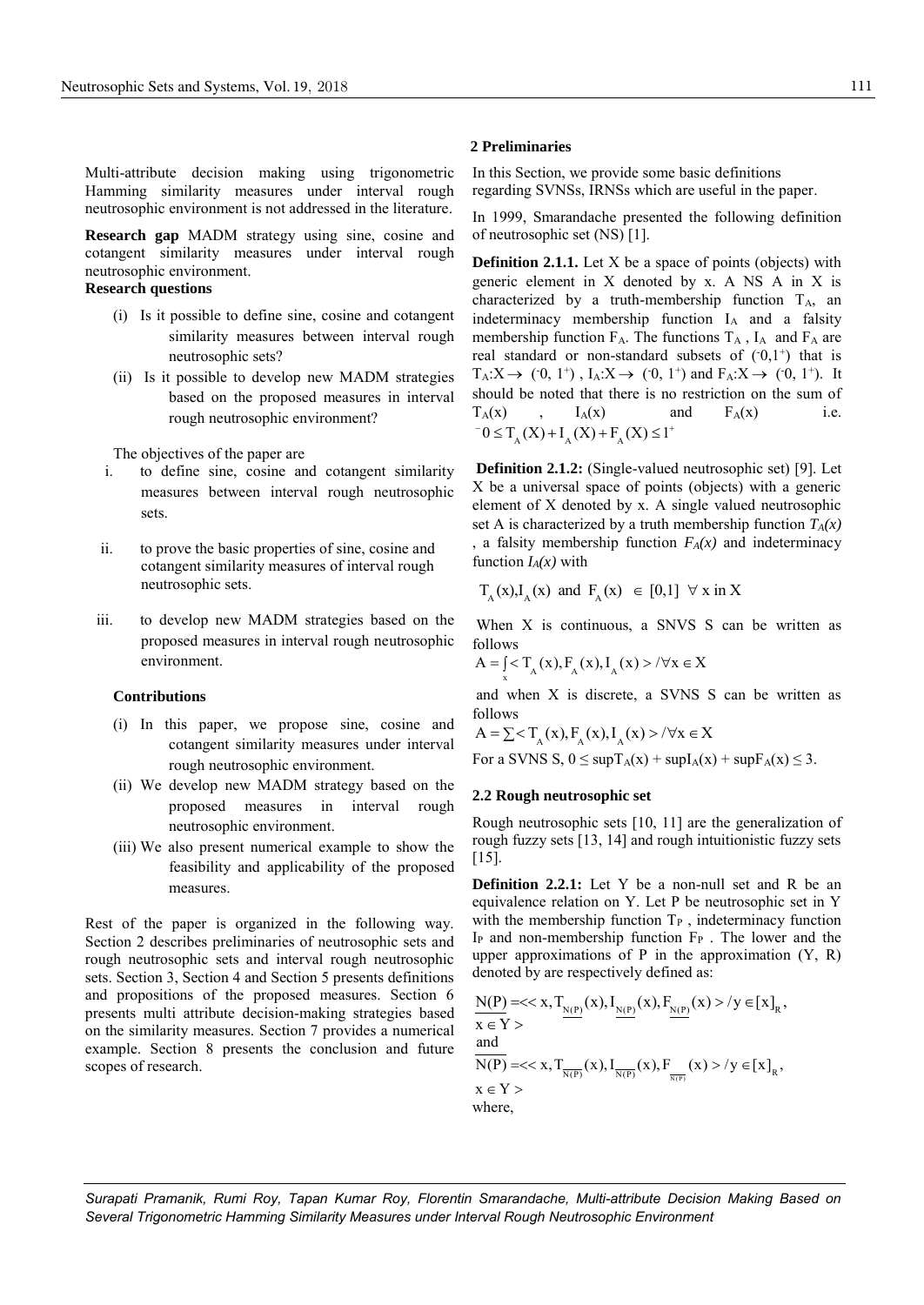$\overline{N(P)}(x) = \vee z \in [x]_R \mathcal{T}_P(Y), \mathcal{I}_{\overline{N(P)}}(x) = \vee z \in [x]_R \mathcal{I}_P(Y)$  $\sum_{N(P)} (x) = \vee z \in [x]_R F_p(Y)$ nd<br>  $T_{\overline{N(P)}}(x) = \vee z \in [x]_R T_p(Y), I_{\overline{N(P)}}(x) = \vee z \in [x]_R I_p(Y),$  $T_{\frac{\overline{N(P)}}{N(P)}}(x) = \vee z \in [x]_R T_p(Y), I_{\frac{\overline{N(P)}}{N(P)}}(x) = \vee z \in [x]_R F_p(Y)$ =  $\vee z \in [x]_R T_p(Y), I_{\frac{\overline{N(P)}}{N(P)}}(x) = \vee z \in [x]_R I_p$ =  $\vee$ z ∈ [x]<sub>R</sub> T<br>=  $\vee$ z ∈ [x]<sub>R</sub> F . So, So,<br>  $0 \le T_{\frac{N(P)}{N(P)}}(x) + I_{\frac{N(P)}{N(P)}}(x) + F_{\frac{N(P)}{N(P)}}(x) \le 3$ and and<br>  $0 \leq T_{\frac{\overline{N(P)}}{\overline{N(P)}}}(x) + I_{\frac{\overline{N(P)}}{\overline{N(P)}}}(x) + F_{\frac{\overline{N(P)}}{\overline{N(P)}}}(x) \leq 3$ Here  $\vee$  and  $\wedge$ "max" and "min" operators

 $N(P)$   $(X) = \wedge Z \in [x]_R T_p(Y),$   $I_{N(P)}(x) = \wedge Z \in [x]_R I_p(Y)$ 

 $T_{N(P)}(x) = \lambda z \in [x]_R T_p(Y), I_{N(P)}(x) = \lambda z \in [x]_R I_p(Y),$ 

=  $\wedge z \in [x]_R T_p(Y), I_{N(P)}(x) = \wedge z \in [x]_R I_p$ 

respectively,  $T_P(y)$ ,  $I_P(y)$  and  $F_P(y)$  are the membership, indeterminacy and non-membership of Y with respect to P.

Thus NS mapping,

 $\overline{N_{N(P)}(x)} = \wedge z \in [x]_R F_p(Y)$ 

 $T_{N(P)}(x) = \lambda z \in [x]_R T_p(Y), I_{N(P)}(x) = \lambda z \in [x]_R F_p(Y)$ 

=  $\wedge z \in [x]_R$  T<br>=  $\wedge z \in [x]_R$  F

 $\underline{N}, \overline{N}: N(Y) \rightarrow N(Y)$  are, respectively, referred to as the lower and upper rough NS approximation operators, and the pair  $(N(P), N(P))$  is called the rough neutrosophic set

in  $(Y, R)$ .

### **2.3 Interval rough neutrosophic set**

Interval rough neutrosophic set (IRNS) [22] is the hybrid structure of rough sets and interval neutrosophic sets. According to Broumi and Smarandache, IRNS is the generalizations of interval valued intuitionistic fuzzy rough set.

## **Definition 2.3.1**

Let R be an equivalence relation on the universal set U.Then the pair (U, R) is called a Pawlak approximationspace. An equivalence class of R containing x will bedenoted by  $[x]_R$  for  $X \in U$ , the lower and upper approximationof  $X$  with respect to  $(U, R)$  are denoted by respectively

RX and RX and are defined by

 $\overline{RX} = \{x \in U : [x]_R \subseteq X\},\$ 

 $\overline{RX} = \{ x \in U : [x]_R \cap X \neq \emptyset \}.$ 

Now if  $\overline{RX} = RX$ , then X is called definable; otherwise Xis called a rough set.

## **Definition 2.3.2**

Let U be a universe and X, a rough set in U. An intuitionistic fuzzy rough set A in U is characterized by a membership function  $\mu A: U \rightarrow [0, 1]$  and non-membership function $v_A: U \rightarrow [0, 1]$  such that  $\mu_A(\underline{RX}) = 1$  and  $v_A(\underline{RX}) = 0$ ie,  $[\mu_A(x), \nu_A(x)] = [1,0]$  if  $x \in (RX)$  and  $\mu_A(U-RX) = 0$ , νA(U− *R* X)=1 ie,

 $0 \leq \mu_A (\overline{R}X - \underline{R}X) + v_A (\overline{R}X - \underline{R}X) \leq 1$ 

## **Definition 2.3.3**

Assume that, (U, R) be a Pawlak approximation space, for an interval neutrosophic set

 $A = \{ \langle x, [\Gamma_A^L(x), \Gamma_A^U(x)], [\Gamma_A^L(x), \Gamma_A^U(x)], [\Gamma_A^L(x),$  $F_A^U(x)$  > :  $x \in U$ }

The lower approximation  $A_R$  and the upper approximation *A<sup>R</sup>* of A in the Pawlak approximation space (U, R) are

expressed as follows:  
\n
$$
\underline{A}_{R} = \{ \langle x, [\wedge_{y \in [x]_{R}} \{T_{A}^{L}(y)\}, \vee_{y \in [x]} \{T_{A} (y)\}], \vee_{y \in [x]_{R}} \{I_{A}^{L}(y)\}, \vee_{y \in [x]} \{I_{A} (y)\} \},
$$
\n
$$
\underline{[\vee_{y \in [x]_{R}} \{F_{A}^{L}(y)\}, \vee_{y \in [x]} \{F_{A} (y)\}] \} : x \in U \}
$$
\n
$$
\overline{A}_{R} = \{ \langle x, [\vee_{y \in [x]_{R}} \{T_{A}^{L}(y)\}, \vee_{y \in [x]} \{T_{A} (y)\}], \vee_{y \in [x]_{R}} \{F_{A}^{L}(y)\}, \vee_{y \in [x]} \{F_{A} (y)\} \},
$$
\n
$$
[\wedge_{y \in [x]_{R}} \{F_{A}^{L}(y)\}, \wedge_{y \in [x]} \{F_{A} (y)\} \} : x \in U \}
$$

The symbols  $\land$  and  $\lor$ indicate "min" and "max" operators respectively. R denotes an equivalence relation for interval neutrosophic set A. Here  $[x]_R$  is the equivalence class of the element x. It is obvious that  $[\wedge_{y \in [x]_b} \{T_A^U(y)\}, \wedge_{y [x]} \{T_A(y)\}] \subset [0,1],$ 

$$
\begin{array}{l} \left[ \begin{array}{cc} \wedge_{_{y \in \left[ x \right]_R}} \{T_A^U(y)\}, \wedge_{_{y \left[ x \right]}} \{T_A(y)\} \right] \subset [0,1], \\ \left[ \begin{array}{cc} \vee_{_{y \in \left[ x \right]_R}} \{I_A(y)\}, \vee_{_{y \left[ x \right]}} \{I_A^L(y)\} \right] \subset [0,1], \\ \left[ \begin{array}{cc} \vee_{_{y \in \left[ x \right]_R}} \{F_A(y)\}, \vee_{_{y \left[ x \right]}} \{F_A^L(y)\} \right] \subset [0,1]. \end{array} \right. \\ \text{and } 0 \leq \wedge_{_{y \in \left[ x \right]_R}} \{T_A(y)\} + \vee_{_{y \left[ x \right]}} \{I_A^U(y)\} + \\ \vee_{_{y \in \left[ x \right]_R}} \{F_A^U(y)\} & 3 \end{array} \end{array}
$$

Then  $\underline{A}_R$  is an interval neutrosophic set (INS) Similarly, we have

$$
\begin{array}{l} \left[ \begin{array}{cc} \vee_{y \in [x]_R} \{ T^L_A(y) \}, \vee_{y [x]} & \{ T_A \ (y) \} \right] \subset [0,1], \\ \left[ \begin{array}{cc} \wedge_{y \in [x]_R} \{ I^L_A(y) \}, \wedge_{y [x]} & \{ I_A(y) \} \end{array} \right] \subset [0,1], \\ \left[ \begin{array}{cc} \wedge_{y \in [x]_R} \{ F^L_A(y) \}, \wedge_{y [x]} & \{ F_A \ (y) \} \end{array} \right] \subset [0,1] \end{array} \quad \text{and} \\ 0 \leq \begin{array}{cc} \vee_{y \in [x]_R} \{ T^U_A(y) \} + \wedge_{y [x]} & \{ I_A(y) \} + \\ \wedge_{y \in [x]_R} \{ F^U_A(y) \} \end{array} \end{array}
$$

Then  $A_R$  is an interval neutrosophic set.

If  $\underline{A}_R = A_R$  then A is a definable set, otherwise A is an interval valued neutrosophic rough set. Here,  $A_R$  and  $A_R$ are called the lower and upper approximations of interval neutrosophic set with respect to approximation space (U,R) respectively.  $\underline{A}_R$  and  $A_R$  are simply denoted by  $\underline{A}$  and

and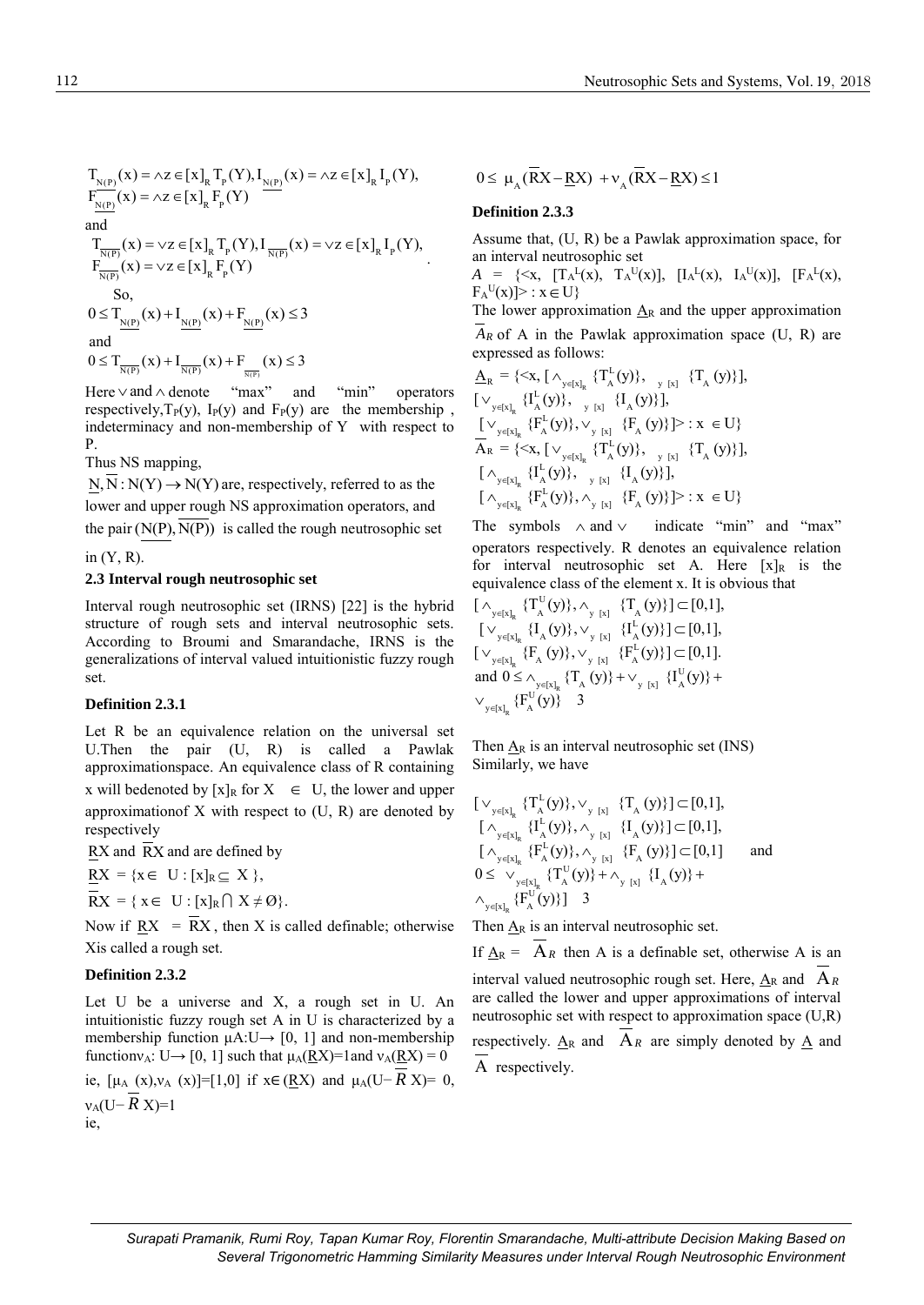#### **2.4 Hamming distance**

Hamming distance between two neutrosophic sets  $M = (T_M(x), I_M(x), F_M(x))$  and  $N = (T_N(x), I_N(x), F_N(x))$  is defined as

$$
H(M, N) =
$$
  
\n
$$
\frac{1}{3} \sum_{i=1}^{n} (|T_M(x_i) - T_N(x_i)| + |I_M(x_i) - I_N(x_i)|
$$
  
\n
$$
+ |F_M(x_i) - F_N(x_i)|).
$$

## **3. Cosine Hamming Similarity Measure of IRNS**

Assume that

 $_{i}$ ,  $(\left[\frac{T_{\text{IM}}^{-}}{T_{\text{IM}}}, \frac{T_{\text{IM}}^{+}}{T_{\text{IM}}}\right], \left[\frac{F_{\text{IM}}^{-}}{T_{\text{IM}}}\right], \left[\frac{F_{\text{IM}}^{-}}{T_{\text{IM}}}\right],$  $\sum_{i=1}^{N}$ ,  $T_{iM}^{+}$ ],  $[I_{iM}^{-}, I_{iM}^{+}]$ ,  $[F_{iM}^{-}, F_{iM}^{+}]$  $M = \{< x_{i}^{}, ([T_{iM}^-, T_{iM}^+], [I_{iM}^-, I_{iM}^+], [F_{iM}^-, F_{iM}^+],$  $[\overline{T_{iM}}^{\top}, \overline{T_{iM}^{\top}}], [\overline{I_{iM}^{\top}}, \overline{I_{iM}^{\top}}], [\overline{F_{iM}^{\top}}, \overline{F_{iM}^{\top}}] >: i = 1, 2, ..., n \}$  $-$  T<sup>+</sup> III<sup>-</sup> I<sup>+</sup> IIF<sup>-</sup> F<sup>+</sup> I  $-\frac{1}{T^+}$   $\frac{1}{T^-}$   $\frac{1}{T^+}$   $\frac{1}{T^-}$   $\frac{1}{T^+}$   $\frac{1}{T^-}$   $\frac{1}{T^+}$   $\frac{1}{T^-}$   $\frac{1}{T^+}$   $\frac{1}{T^-}$   $\frac{1}{T^+}$   $\frac{1}{T^+}$  $= {< x_i, (}$  $\frac{1}{2}$ ,  $\frac{1}{2}$ ,  $\frac{1}{2}$ ,  $\frac{1}{2}$ ,  $\frac{1}{2}$ ,  $\frac{1}{2}$ ,  $\frac{1}{2}$ ,  $\frac{1}{2}$ ,  $\frac{1}{2}$ and and<br>  $N = \{\langle x_i, [\underline{T_{iN}}^{\top},T_{iN}^{\top}],[\underline{I_{iN}}^{\top},\underline{I_{iN}^{\top}}],[\underline{F_{iN}}^{\top},\underline{F_{iN}^{\top}}],\}$  $\frac{1}{T_{\text{in}}}, \frac{1}{T_{\text{in}}}, \frac{1}{T_{\text{in}}}, \frac{1}{T_{\text{in}}}, \frac{1}{T_{\text{in}}}, \frac{1}{T_{\text{in}}}, \frac{1}{T_{\text{in}}}, \frac{1}{T_{\text{in}}}, \frac{1}{T_{\text{in}}}, \frac{1}{T_{\text{in}}}, \frac{1}{T_{\text{in}}}, \frac{1}{T_{\text{in}}}, \frac{1}{T_{\text{in}}}, \frac{1}{T_{\text{in}}}, \frac{1}{T_{\text{in}}}, \frac{1}{T_{\text{in}}}, \frac{1}{T_{\text{in}}$ in  $X = \{x_1, x_2, ..., x_n\}$ be any two IRNSs. A cosine

Hamming similarity operator between IRNS M and N is defined as follows:

cos(M, N) = 
$$
\frac{1}{n}\sum_{i=1}^{n} cos(\frac{\Pi}{6}(|AT_{M}(x_{i}) - AT_{N}(x_{i})| +
$$
  
\n $|AI_{M}(x_{i}) - AI_{N}(x_{i})| + |AF_{M}(x_{i}) - AF_{N}(x_{i})|).$ 

$$
\begin{split} &A T_{_{M}}(x_{_{i}})=\frac{(T_{_{iM}}^{-}+T_{_{iM}}^{+}+T_{_{iM}}^{-}+T_{_{iM}}^{+})}{4},\\ &A I_{_{M}}(x_{_{i}})=\frac{(I_{_{iM}}^{-}+I_{_{iM}}^{+}+I_{_{iM}}^{-}+I_{_{iM}}^{-})}{4},\\ &A F_{_{M}}(x_{_{i}})=\frac{(F_{_{iM}}^{-}+F_{_{iM}}^{+}+F_{_{iM}}^{-}+F_{_{iM}}^{+})}{4},\\ &A T_{_{N}}(x_{_{i}})=\frac{(T_{_{iN}}^{-}+T_{_{iN}}^{+}+T_{_{iN}}^{-}+T_{_{iN}}^{-})}{4},\\ &A I_{_{N}}(x_{_{i}})=\frac{(I_{_{iN}}^{-}+I_{_{iN}}^{+}+I_{_{iN}}^{-}+I_{_{iN}}^{+})}{4},\\ &A F_{_{N}}(x_{_{i}})=\frac{(F_{_{iN}}^{-}+F_{_{iN}}^{+}+F_{_{iN}}^{-}+F_{_{iN}}^{+})}{4}. \end{split}
$$

#### **Properties 3.1**

The defined rough neutrosophic cosine hamming similarity operator cos(M*, N*) between IRNSs M and N satisfies the following properties:

1.  $0 \le \cos(M, N) \le 1$ .

2.  $cos(M,N) = 1$  if and only if  $M = N$ .

#### 3.  $cos(M,N) = cos(N,M)$ .

#### **Proof:**

1. Since the functions  $\Delta T_M(x), \Delta I_M(x), \Delta F_M(x), \Delta T_N(x), \Delta I_N(x)$  and  $\Delta F_N(x)$ the value of the cosine function are within [0, 1], the similarity measure based on interval rough neutrosophic cosine Hamming similarity function also lies within [ 0, 1]. Hence  $0 \le \cos(M,N) \le 1$ . This completes the proof. 2. For any two RNSs M and N, if  $M = N$ , then the following relations hold  $\Delta F_M(x_i) = \Delta F_N(x_i).$  $\Delta T_M(x_i) = \Delta T_N(x_i), \Delta T_M(x_i) = \Delta T_N(x_i),$ Hence,  $\Delta F_M(x_i) - \Delta F_N(x_i) = 0.$  $\Delta T_M(x_i) - \Delta T_N(x_i) = 0, |\Delta I_M(x_i) - \Delta I_N(x_i)| = 0,$ Thus  $cos(M,N) = 1$ Conversely, If  $cos(M,N) = 1$ , then  $\Delta F_M(x_i) - \Delta F_N(x_i) = 0.$  $\Delta T_M(x_i) - \Delta T_N(x_i) = 0, |\Delta I_M(x_i) - \Delta I_N(x_i)| = 0,$ Since  $cos(0) = 1$ . So we can write  $\Delta F_M(x_i) = \Delta F_N(x_i).$  $\Delta T_M(x_i) = \Delta T_N(x_i), \Delta T_M(x_i) = \Delta T_N(x_i),$ Hence  $M = N$ . 3. As  $\sum_{i=1}^{n} \cos\left(\frac{\prod}{6} \left(\left|\Delta T_{M}(x_{i}) - \Delta T_{N}(x_{i})\right| + \right) \right)$  $\begin{aligned} &\mathbf{M}(\mathbf{x}_i) - \Delta \mathbf{I}_{N}(\mathbf{x}_i) + \left| \Delta \mathbf{F}_{M}(\mathbf{x}_i) - \Delta \mathbf{F}_{N}(\mathbf{x}_i) \right|) \\ &\frac{1}{N} \sum_{i=1}^{n} \cos\left(\frac{\Pi}{6} \left( \left| \Delta \mathbf{T}_{N}(\mathbf{x}_i) - \Delta \mathbf{T}_{M}(\mathbf{x}_i) \right| + \right)\right) \end{aligned}$  $\lim_{N}$  (x<sub>i</sub>) –  $\Delta I_M$  (x<sub>i</sub>) +  $\left| \Delta F_N(x_i) - \Delta F_M(x_i) \right|$ ) cos(M, N) =  $\frac{1}{n} \sum_{i=1}^{n} \cos(\frac{\Pi}{6} (\left| AT_{M}(x_{i}) - AT_{N}(x_{i})\right| +$  $I_{\rm M}(x_i) - \frac{1}{n} \sum_{i=1}^{N} (x_i) + \left| \Delta F_{\rm M}(x_i) - \Delta F_{\rm N}(x_i) \right|$  $\frac{1}{n} \sum_{i=1}^{n} \cos\left(\frac{\prod_{i=1}^{n} |A T_{N}(x_i) - A T_{M}(x_i)| + \cdots + \prod_{i=1}^{n} \cos\left(\frac{\prod_{i=1}^{n} |A T_{N}(x_i) - A T_{M}(x_i)| + \cdots + \prod_{i=1}^{n} \cos\left(\frac{\prod_{i=1}^{n} |A T_{N}(x_i) - A T_{M}(x_i)| + \cdots + \sum_{i=1}^{n} \cos\left(\frac{\prod_{i=1}^{n} |A T_{N}(x_i) - A T_{M}(x_i)| + \cdots + \sum_{i=1}^{n} \cos\left(\frac{\$  $\frac{1}{n} \sum_{i=1}^{n} \frac{\cos(\sqrt{4}x_i - \Delta x_i)}{6}$ <br>  $I_N(x_i) - \Delta I_M(x_i) + \Delta F_N(x_i) - \Delta F_M(x_i)$  $= cos(N, M)$  $\Delta T_{M}(x_i) - \Delta T_N(x_i)$  $\cos(M, N) = \frac{2}{\pi} \cos(\frac{1}{6} \left(\frac{1}{M} \cdot \frac{x_i}{N} - \Delta T\right))$ <br> $\Delta I_M(x_i) - \Delta I_N(x_i) + |\Delta F_M(x_i) - \Delta F_N(x_i)|$  $(X_i)$ |  $\top$ | $\Delta Y_M(X_i)$  –<br> $\Delta T_N(x_i) - \Delta T_M(x_i)$  $= -\sum_{n=1}^{\infty} \cos \left( \frac{1}{6} \left( \frac{1}{N} \right)^{n} - \frac{1}{N} \left( x_i \right) \right) +$ <br> $\Delta I_N(x_i) - \Delta I_M(x_i) + \Delta F_N(x_i) - \Delta F_M(x_i)$ =  $\overline{a}$  $=\frac{1}{N}\sum_{i=1}^{N}cos(\frac{\prod_{i=1}^{N}(x_i - \Delta T_N(x_i))}{\Delta T_N(x_i)} +$  $J = -\sum_{n=1}^{\infty} \cos(\frac{1}{6}(|\Delta T_{M}(x_i)-\Delta T_{N}(x_i)) - \Delta T_{N}(x_i)) + |\Delta F_{M}(x_i)-\Delta F_{N}(x_i)|$  $= \frac{1}{N} \sum_{i=1}^{N} \cos \left( \frac{\prod_{i=1}^{N} (\mathbf{x}_i)^2 + 2 \mathbf{H}_{M}(\mathbf{x}_i)^2 - 2 \mathbf{H}_{N}(\mathbf{x}_i)^2 \right)}{\sum_{i=1}^{N} \sum_{i=1}^{N} (\mathbf{x}_i)^2 + 2 \mathbf{H}_{M}(\mathbf{x}_i)^2 + \sum_{i=1}^{N} \sum_{i=1}^{N} (\mathbf{x}_i)^2 + \sum_{i=1}^{N} \sum_{i=1}^{N} (\mathbf{x}_i)^2 + \sum_{i=1}^{N} (\mathbf{x}_i)^2 + \sum_{i=1}^{N} (\$  $S(\frac{1}{6}(|\Delta I_{N}(X_i)-\Delta I_{M}(X_i)|+$ <br>-  $\Delta I_{M}(X_i)|+|\Delta F_{N}(X_i)-\Delta F_{M}(X_i)|$ This completes the proof.

## **4. Sine Hamming Similarity Measure of IRNS**

Assume that Assume that  $M = \{ \langle x_i,([\prod_{iM}^-, \prod_{iM}^+, \prod_{iM}^-, \prod_{iM}^+, \prod_{iM}^-, \underline{F}_{iM}^+, \underline{F}_{iM}^+, \underline{F}_{iM}^+, \underline{F}_{iM}^+, \underline{F}_{iM}^+, \underline{F}_{iM}^+, \underline{F}_{iM}^+, \underline{F}_{iM}^+, \underline{F}_{iM}^+, \underline{F}_{iM}^+, \underline{F}_{iM}^+, \underline{F}_{iM}^+, \underline{F}_{iM}^+, \underline{F}_{iM}^+, \underline{F}_{iM}^+, \underline{F}_{iM}^$  $\left[\overline{T_{iM}^{-}}, \overline{T_{iM}^{+}}\right], \left[\overline{I_{iM}^{-}}, \overline{I_{iM}^{+}}\right], \left[\overline{F_{iM}^{-}}, \overline{F_{iM}^{+}}\right] >: i = 1, 2, ..., n$ and and<br>  $N = \{ \langle x_{i}, [\underline{T_{iN}}^-, \underline{T_{iN}}^+] , [\underline{I_{iN}}^-, \underline{I_{iN}^+] , [\underline{F_{iN}}^-, \underline{F_{iN}^+} ],$  $\frac{1}{T_{\text{IN}}}\frac{1}{T_{\text{IN}}^{+}}\frac{1}{T_{\text{IN}}^{+}}\left[\prod_{i}^{T_{\text{IN}}},\frac{1}{T_{\text{IN}}^{+}}\right],\left[\frac{1}{T_{\text{IN}}^{+}},\frac{1}{T_{\text{IN}}^{+}}\right],\left[\frac{1}{T_{\text{IN}}^{+}},\frac{1}{T_{\text{IN}}^{+}}\right] >:\mathbf{i}=1,2,...,n\}$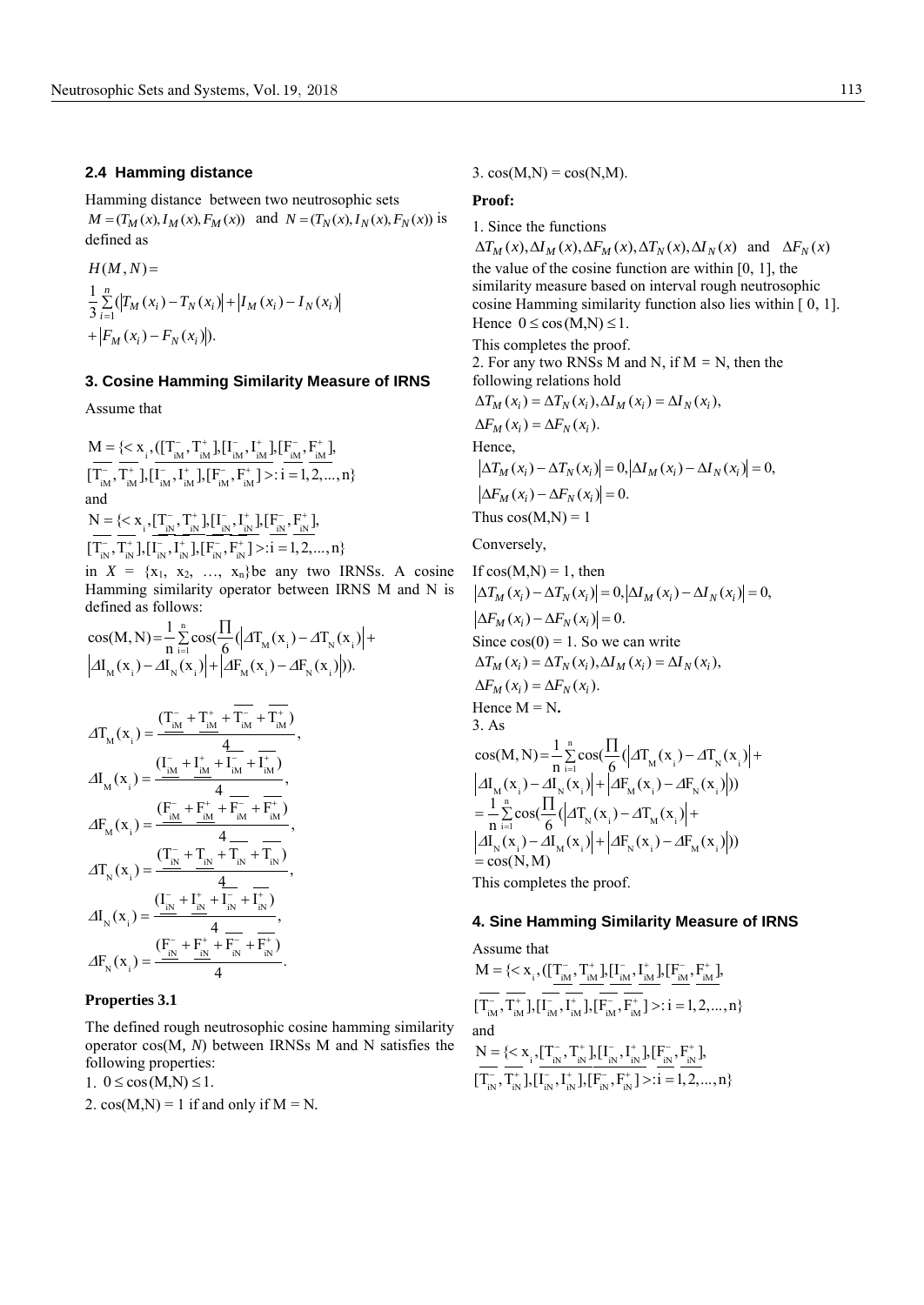in  $X = \{x_1, x_2, ..., x_n\}$  be any two IRNSs. A sine Hamming similarity operator between IRNS M and N is defined as follows:

$$
\sin(M, N) = 1 - \left[ \frac{1}{n} \sum_{i=1}^{n} \sin(\frac{\Pi}{\mu}(x_i) - \Delta T_N(x_i)) \right] +
$$
  
\n
$$
|\Delta I_M(x_i) - \Delta I_N(x_i)| + |\Delta F_M(x_i) - \Delta F_N(x_i)|).
$$

Here,

$$
\Delta T_M(x_i) = \frac{(T_{iM}^- + T_{iM}^+ + T_{iM}^- + T_{iM}^+) }{4},
$$
  
\n
$$
\Delta I_M(x_i) = \frac{(I_{iM}^- + I_{iM}^+ + T_{iM}^- + T_{iM}^+) }{4},
$$
  
\n
$$
\Delta F_M(x_i) = \frac{(F_{iM}^- + F_{iM}^+ + F_{iM}^- + F_{iM}^+) }{4},
$$
  
\n
$$
\Delta T_N(x_i) = \frac{(T_{iN}^- + T_{iN}^+ + T_{iN}^- + T_{iN}^+) }{4},
$$
  
\n
$$
\Delta I_N(x_i) = \frac{(I_{iN}^- + I_{iN}^+ + T_{iN}^- + T_{iN}^+) }{4},
$$
  
\n
$$
\Delta F_N(x_i) = \frac{(F_{iN}^- + F_{iN}^+ + F_{iN}^- + F_{iN}^+) }{4}.
$$

## **Properties 4.1**

The defined rough neutrosophic sine hamming similarity operator sin (M*, N*) between IRNSs M and N satisfies the following properties:

1.  $0 \leq \sin(M, N) \leq 1$ .

2. sin  $(M,N) = 1$  if and only if  $M = N$ . 3. sin  $(M,N) = \sin(N,M)$ .

#### **Proof:**

1.Since the functions

 $\Delta T_M(x), \Delta I_M(x), \Delta F_M(x), \Delta T_N(x), \Delta I_N(x)$  and  $\Delta F_N(x)$ the value of the sine function are within [0,1], the similarity measure based on interval rough neutrosophic cosine Hamming similarity function also lies within [ 0,1]. Hence  $0 \leq \sin(M, N) \leq 1$ .

This completes the proved.

2.For any two RNSs M and N, if  $M = N$ , then the following relations hold  $\Delta F_M(x_i) = \Delta F_N(x_i).$  $\Delta T_M(x_i) = \Delta T_N(x_i), \Delta T_M(x_i) = \Delta T_N(x_i),$ 

Hence,

 $\Delta F_M(x_i) - \Delta F_N(x_i) = 0.$  $\Delta T_M(x_i) - \Delta T_N(x_i) = 0, |\Delta I_M(x_i) - \Delta I_N(x_i)| = 0,$ Thus  $sin(M,N) = 1$ Conversely, If  $sin(M,N) = 1$ , then  $\Delta F_M(x_i) - \Delta F_N(x_i) = 0.$  $\Delta T_M(x_i) - \Delta T_N(x_i) = 0, |\Delta I_M(x_i) - \Delta I_N(x_i)| = 0,$ Since  $sin(0) = 1$ . So we can write  $\Delta F_M(x_i) = \Delta F_N(x_i).$  $\Delta T_M(x_i) = \Delta T_N(x_i), \Delta T_M(x_i) = \Delta T_N(x_i),$ Hence  $M = N$ . 3. As 5. As<br>  $\sin(M, N) = 1 - \left[ \frac{1}{n} \sum_{i=1}^{n} \sin(\frac{\Pi}{M} (\Delta T_M(x_i) - \Delta T_N(x_i)) \right] +$  $\mathbb{E}_{\mathbf{M}}(\mathbf{x}_{i}) - \Delta \mathbf{I}_{\mathbf{N}}(\mathbf{x}_{i}) + |\Delta \mathbf{F}_{\mathbf{M}}(\mathbf{x}_{i}) - \Delta \mathbf{F}_{\mathbf{N}}(\mathbf{x}_{i})|$ = 1- $[-\sum_{i} \sin(-(|A I_{N}(x_{i}) - \Delta I_{M}(x_{i})| + \Delta I_{N}(x_{i})) + \Delta I_{N}(x_{i}) - \Delta I_{N}(x_{i}) - \Delta I_{N}(x_{i})])]$  $I_{\rm M}(x_1, y) = I - \left[ \frac{Z}{n} \sin\left(-\left(\frac{Z}{n} \right)_{\rm M}(x_1) - Z_{n} \right)_{\rm M}(x_1) \right]$ <br> $I_{\rm M}(x_1) - Z_{n} \left(x_1, y_1\right) + \left| \frac{Z}{n} \left(x_1, y_1\right) - Z_{n} \left(x_1, y_1\right) \right|$  $\prod_{i=1}^{n} \frac{|\mathbf{A}_{i,i}|}{\mathbf{A}_{i,i}} = \frac{|\mathbf{A}_{i,i}|}{\mathbf{A}_{i,i}}$  $=$  sin(N,M). sin(M, N) = 1- $[-\sum_{n=1}^{\infty}$  sin(-- $(2\pi)^{1}_{M}(x_i)$ ) -  $\Delta I_M(x_i) - \Delta I_N(x_i)$  +  $\Delta F_M(x_i) - \Delta F_N(x_i)$  $|| + | \Delta \mathbf{r}_{M}(\mathbf{x}_{i}) - \Delta \mathbf{r}_{N}||$ <br> $\Delta \mathbf{T}_{N}(\mathbf{x}_{i}) - \Delta \mathbf{T}_{M}(\mathbf{x}_{i})$ ÷, = П =1- $\left[\frac{1}{n}\sum_{i=1}^{n} \sin(\frac{\Pi}{2}(\Delta T_{M}(x_i)-\Delta T_{N}(x_i))\right]+$  $J=1-[-\sum_{n=1}^{\infty} \frac{\sin(-(\Delta I_M(x_i))}{\sin(\Delta I_M(x_i))}$ П  $\begin{aligned} &\left|\Delta \mathbf{I}_{\mathrm{M}}(\mathbf{x}_{i})-\Delta \mathbf{I}_{\mathrm{N}}(\mathbf{x}_{i})\right|+\left|\Delta \mathbf{I}_{\mathrm{M}}(\mathbf{x}_{i})-\Delta \mathbf{I}_{\mathrm{N}}(\mathbf{x}_{i})\right|)\right|\\ &=1-\left[\frac{1}{N}\sum_{i=1}^{N}\sin(\frac{\prod_{i=1}^{N}\left|\Delta T_{\mathrm{N}}(\mathbf{x}_{i})-\Delta T_{\mathrm{M}}(\mathbf{x}_{i})\right|+\right.\\ \end{aligned}$ 

This completes the proof.

## **5. Cotangent Hamming Similarity Measure of IRNS**

Assume that

 $_{i}$ ,  $(\left[\frac{T_{\text{IM}}^{-}}{M},\frac{T_{\text{IM}}^{+}}\right],\left[\frac{I_{\text{IM}}^{-}}{M},\frac{I_{\text{IM}}^{+}}{M}\right],\left[\frac{F_{\text{IM}}^{-}}{M},\frac{F_{\text{IM}}^{+}}{M}\right],$  $\prod_{iM}^{\text{t}}$ ,  $\prod_{iM}^{\text{t}}$ ,  $\prod_{iM}^{\text{t}}$ ,  $\prod_{iM}^{\text{t}}$ ,  $\prod_{iM}^{\text{t}}$ ,  $\prod_{iM}^{\text{t}}$ Assume that<br>M = { $<$  x<sub>i</sub>,([T<sub>iM</sub>,T<sub>iM</sub>],[I<sub>iM</sub>,I<sub>iM</sub>],[F<sub>iM</sub>,F<sub>iM</sub>],  $\frac{1}{T_{\rm iM}^2} = \frac{1}{T_{\rm iM}^2} \frac{1}{T_{\rm iM}^2} \frac{1}{T_{\rm iM}^2} \frac{1}{T_{\rm iM}^2} \frac{1}{T_{\rm iM}^2} \frac{1}{T_{\rm iM}^2} \frac{1}{T_{\rm iM}^2} \frac{1}{T_{\rm iM}^2} \frac{1}{T_{\rm iM}^2} \frac{1}{T_{\rm iM}^2} \frac{1}{T_{\rm iM}^2} \frac{1}{T_{\rm iM}^2}$ - T<sup>+</sup> III<sup>-</sup> I<sup>+</sup> IIF<sup>-</sup> F<sup>+</sup> I  $-\frac{1}{T+1} \frac{1}{T-1} + \frac{1}{T+1} + \frac{1}{T-1} + \frac{1}{T+1} + \frac{1}{T+1}$ sume that<br>= {<  $x_i$ , (|  $\frac{1}{2}$ ,  $\frac{1}{2}$ ,  $\frac{1}{2}$ ,  $\frac{1}{2}$ ,  $\frac{1}{2}$ ,  $\frac{1}{2}$ ,  $\frac{1}{2}$ ,  $\frac{1}{2}$ ,  $\frac{1}{2}$ and and<br>  $N = \{ \langle x_i, [\underline{T}_{iN}^-, \underline{T}_{iN}^+] , [\underline{I}_{iN}^-, \underline{I}_{iN}^+] , [\underline{F}_{iN}^-, \underline{F}_{iN}^+] ,$  $\frac{\sum_{i=1}^{N} \sum_{i=1}^{N} \sum_{i=1}^{N} \sum_{i=1}^{N} \sum_{i=1}^{N} \sum_{i=1}^{N} \sum_{i=1}^{N} \sum_{i=1}^{N} \sum_{i=1}^{N} \sum_{i=1}^{N} \sum_{i=1}^{N} \sum_{i=1}^{N} \sum_{i=1}^{N} \sum_{i=1}^{N} \sum_{i=1}^{N} \sum_{i=1}^{N} \sum_{i=1}^{N} \sum_{i=1}^{N} \sum_{i=1}^{N} \sum_{i=1}^{N} \sum_{i=1}^{N} \sum_{i=1}^{$ 

in  $X = \{x_1, x_2, \ldots, x_n\}$ be any two IRNSs. A cosine Hamming similarity operator between IRNS M and N is defined as follows:

$$
cot(M, N) =
$$
  
\n
$$
\frac{1}{n} \sum_{i=1}^{n} cot(\frac{\prod_{i=1}^{n} \prod_{j=1}^{n} (|AT_{M}(x_{i}) - \Delta T_{N}(x_{i})| +
$$
  
\n
$$
|\Delta I_{M}(x_{i}) - \Delta I_{N}(x_{i})| + |\Delta F_{M}(x_{i}) - \Delta F_{N}(x_{i})|).
$$

Here,

$$
\Delta T_{M}(x_{i}) = \frac{\left(T_{iM}^{-} + T_{iM}^{-} - T_{iM}^{-} - T_{iM}^{-}\right)}{4},
$$
  

$$
\Delta I_{M}(x_{i}) = \frac{\left(T_{iM}^{-} + T_{iM}^{-} - T_{iM}^{-} - T_{iM}^{-}\right)}{4},
$$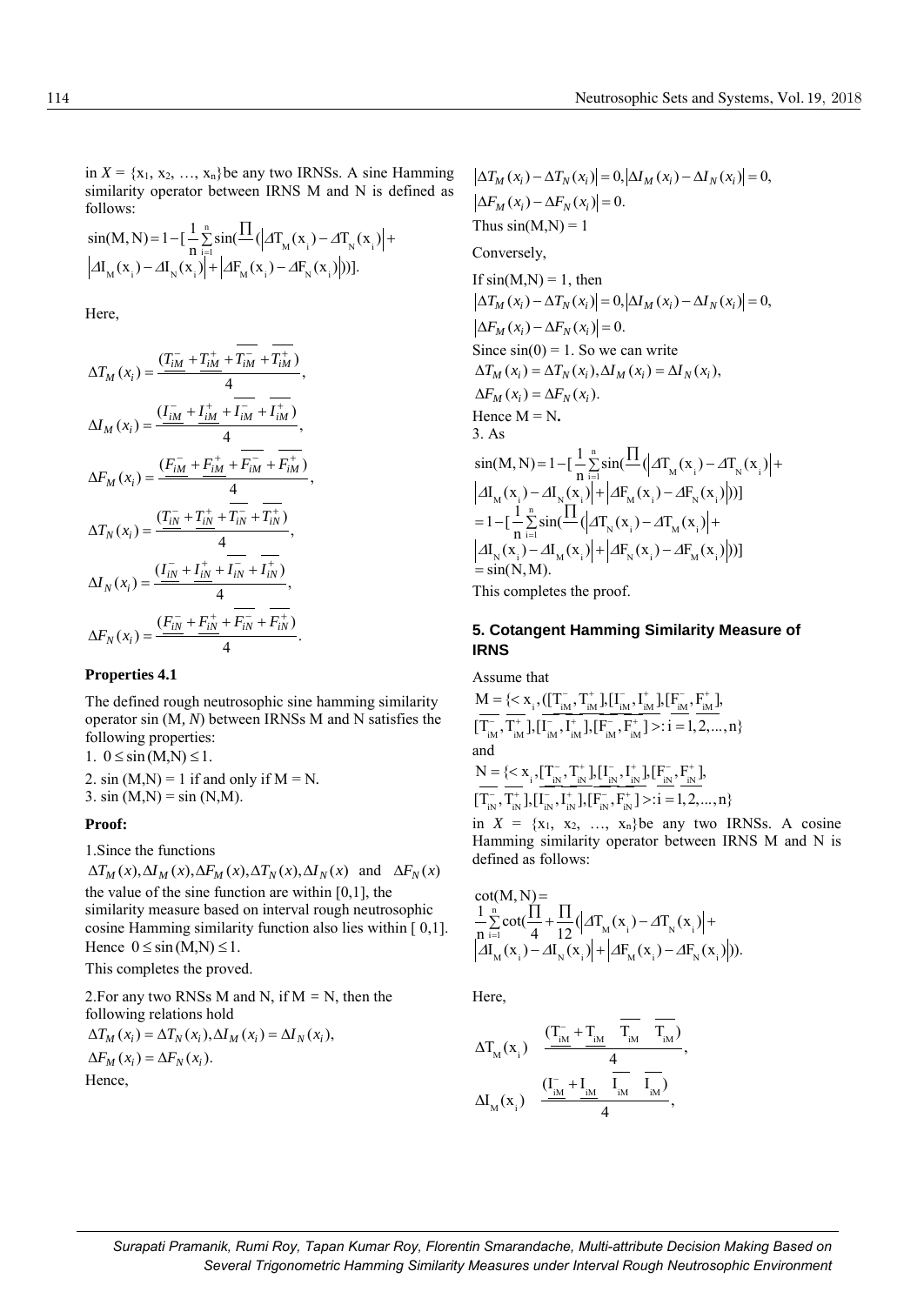$$
\Delta F_{M}(x_{i}) = \frac{(F_{iM}^{-} + F_{iM}^{+} + F_{iM}^{-} + F_{iM}^{+})}{4}
$$
\n
$$
\Delta T_{N}(x_{i}) = \frac{(T_{iN}^{-} + T_{iN}^{+} + T_{iN}^{-} + T_{iN}^{+})}{4}
$$
\n
$$
\Delta I_{N}(x_{i}) = \frac{(I_{iN}^{-} + I_{iN}^{+} + I_{iN}^{-} + I_{iN}^{+})}{4}
$$
\n
$$
\Delta F_{N}(x_{i}) = \frac{(F_{iN}^{-} + F_{iN}^{+} + F_{iN}^{-} + F_{iN}^{+})}{4}
$$

#### **Properties 5.1**

The defined rough neutrosophic cosine hamming similarity operator cot(M*, N*) between IRNSs M and N satisfies the following properties:

1.  $cot(M, N) = 1$  if and only if  $M = N$ . 2.  $cot(M, N) = cot(N, M)$ .

#### **Proof:**

1. For any two RNSs M and N, if  $M = N$ , then the following relations hold  $\Delta T_M(x_i) = \Delta T_N(x_i), \Delta T_M(x_i) = \Delta T_N(x_i), \Delta F_M(x_i) = \Delta F_N(x_i).$ Hence,  $\Delta F_M(x_i) - \Delta F_N(x_i) = 0.$  $\Delta T_M(x_i) - \Delta T_N(x_i) = 0, |\Delta I_M(x_i) - \Delta I_N(x_i)| = 0,$ Thus  $\cot(M,N) = 1$ 

Conversely,

If 
$$
\cot(M,N) = 1
$$
, then  
\n
$$
|\Delta T_M(x_i) - \Delta T_N(x_i)| = 0, |\Delta I_M(x_i) - \Delta I_N(x_i)| = 0,
$$
\n
$$
|\Delta F_M(x_i) - \Delta F_N(x_i)| = 0.
$$
\nSince  $\cot(\frac{\Pi}{4}) = 1$ . So we can write\n
$$
\Delta T_M(x_i) = \Delta T_N(x_i), \Delta I_M(x_i) = \Delta I_N(x_i),
$$
\n
$$
\Delta F_M(x_i) = \Delta F_N(x_i).
$$
\nHence  $M = N$ .\n2. As,\n
$$
\cot(M, N) = \frac{1}{n} \sum_{i=1}^n \cot(\frac{\Pi}{4} + \frac{\Pi}{12} (\Delta T_M(x_i) - \Delta T_N(x_i)) + |\Delta I_M(x_i) - \Delta I_N(x_i)| + |\Delta I_M(x_i) - \Delta I_N(x_i)|)
$$
\n
$$
= \frac{1}{n} \sum_{i=1}^n \cot(\frac{\Pi}{4} + \frac{\Pi}{12} (\Delta T_N(x_i) - \Delta T_M(x_i)) + |\Delta I_N(x_i) - \Delta I_N(x_i)| + |\Delta I_N(x_i) - \Delta I_N(x_i)| + |\Delta I_N(x_i) - \Delta I_N(x_i)|)
$$
\n
$$
= \cot(N, M).
$$
\nThis completes the proof.

This completes the proof.

## **6. Decision making under trigonometric interval rough neutrosophic Hamming similarity measures**

In this section, we apply interval rough cosine, sine and cotangent Hamming similarity measures between IRNSs to the multi-attribute decision making problem. Consider  $C = \{C_1, C_2, \ldots, C_m\}$  be the set of attributes and  $A = \{A_1, A_2, \ldots\}$ *, An*} be a set of alternatives. Now we provide an algorithm for MADM problems involving interval rough neutrosophic information. **Algorithm 1.** (see Fig 1)

**Step 1:** Construction of the decision matrix with interval rough neutrosophic number

Decision maker considers the decision matrix with respect to m alternatives and n attributes in

terms of interval rough neutrosophic numbers as follows:

Table1: Interval Rough neutrosophic decision matrix

$$
D = <\!\! Z_{ij}\!\!>_{nxm}\!\!=\!\! \begin{pmatrix} Z_{11} & Z_{12} & \ldots & \ldots & \ldots & Z_{1m} \\ Z_{21} & Z_{22} & \ldots & \ldots & \ldots & Z_{2m} \\ \ldots & \ldots & \ldots & \ldots & \ldots & \ldots \\ \ldots & \ldots & \ldots & \ldots & \ldots & \ldots \\ Z_{n1} & Z_{n2} & \ldots & \ldots & Z_{nm} \end{pmatrix}
$$

Where

where  
\n
$$
Zij = \langle [\Gamma_{IM}^{-}, \Gamma_{IM}^{+}] , [\Gamma_{IM}^{-}, \Gamma_{IM}^{+}] , [\Gamma_{IM}^{-}, \Gamma_{IM}^{+}] ,
$$
\n
$$
[\Gamma_{IM}^{-}, \Gamma_{IM}^{+}] , [\Gamma_{IM}^{-}, \Gamma_{IM}^{+}] , [\Gamma_{IM}^{-}, \Gamma_{IM}^{+}] \rangle >
$$
\n
$$
0 \le \vee_{y \in [x]_R} \{ T_A^U(y) \} + \wedge_{y \in [x]_R} \{ I_A^U(y) \} + \wedge_{y \in [x]_R} \{ F_A^U(y) \} ] \le 3
$$

**Step 2:** Determination of the ideal alternative

Generally, the evaluation attribute can be categorized into two types: benefit type attribute and cost type attribute. We define an ideal alternative S \* .

For benefit type attribute,  $S^* =$ 

$$
\{(\min_i \underline{T_{ij}}, \max_i \underline{I_{ij}}, \max_i \underline{F_{ij}}), (\max_i \overline{T_{ij}}, \min_i \overline{I_{ij}}, \min_i \overline{F_{ij}})\}.
$$
  
For cost type attribute,

 $S^* =$ 

$$
\{(\max_i T_{ij}, \min_i I_{ij}, \min_i F_{ij}), (\min_i \overline{T_{ij}}, \max_i \overline{I_{ij}}, \max_i \overline{F_{ij}})\}.
$$

**Step 3:** Determination of the interval rough trigonometric neutrosophic Hamming similarity function of the alternatives

We compute interval rough trigonometric neutrosophic similarity measure between the ideal alternative S<sup>\*</sup> and each alternative  $Z_i = \langle Z_{ij} \rangle_{n \times m}$  for all  $i = 1, \ldots, n$  and  $j = 1,$ ……, m.

**Step 4**: Ranking the alternatives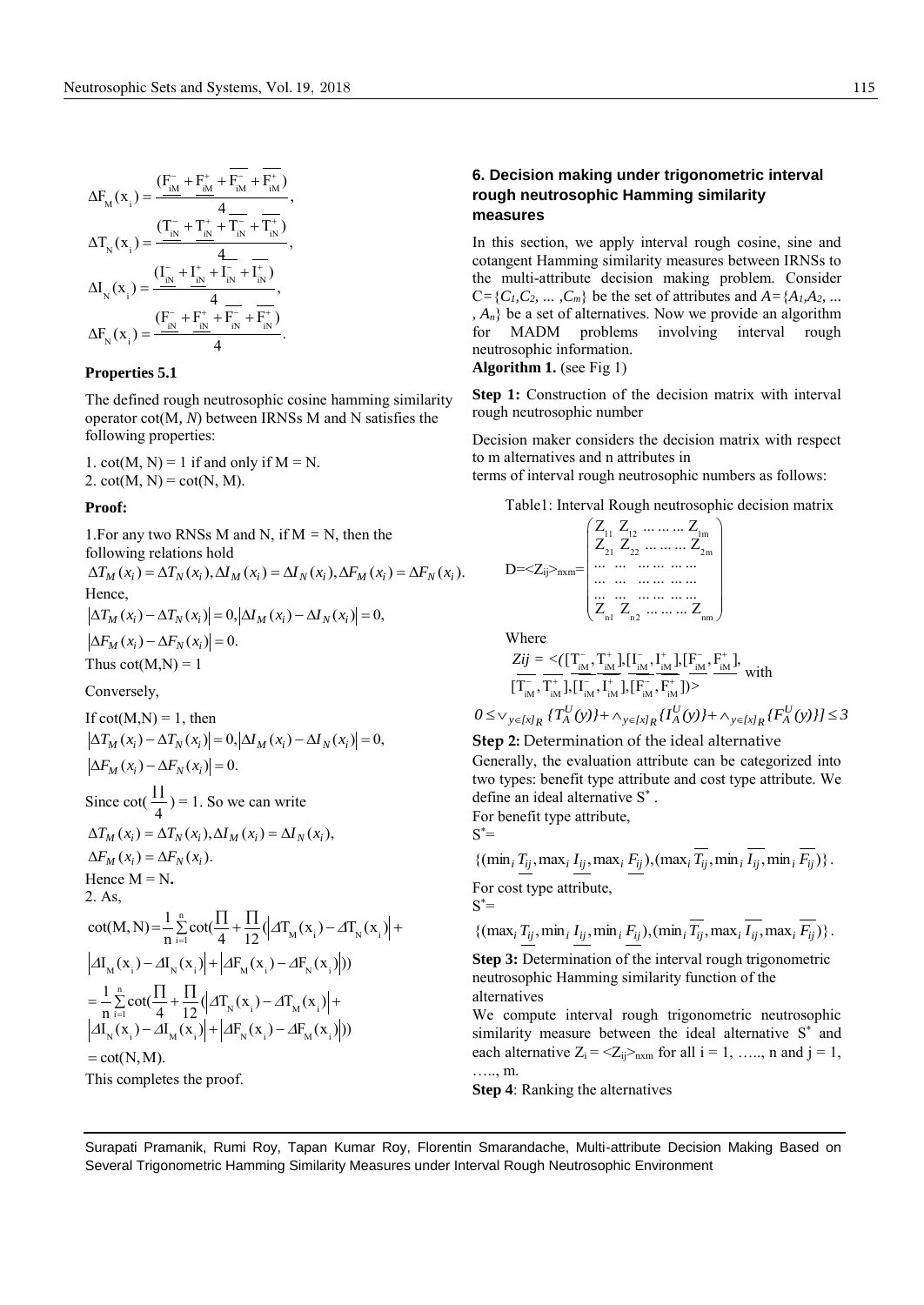Using the interval rough trigonometric neutrosophic similarity measure between each alternative and the ideal alternative, the ranking order of all alternatives can be determined and the best alternative is selected with the highest similarity value.



 Fig 1. A flowchart of the proposed decision making method

## **7. Numerical example**

Assume that a decision maker intends to select the most suitable laptop for random use from the three initially chosen laptops  $(S_1, S_2, S_3)$  by considering four attributes namely: features  $C_1$ , reasonable price  $C_2$ , customer care  $C_3$ , risk factor C4. Based on the proposed approach discussed in section 5, the considered problem is solved by the following steps:

Step1: Construct the decision matrix with interval rough neutrosophic number

The decision maker construct the decision matrix with respect to the three alternatives and four attributes in terms of interval rough neutrosophic number.

|       | $C_1$                                             | C <sub>2</sub>                                                                                                                                                                                                                                                                                                                                                          | $C_3$                                                          | $C_4$                                           |
|-------|---------------------------------------------------|-------------------------------------------------------------------------------------------------------------------------------------------------------------------------------------------------------------------------------------------------------------------------------------------------------------------------------------------------------------------------|----------------------------------------------------------------|-------------------------------------------------|
| $S_1$ | $\leq$ [.6, .7],<br>[.3, .5],                     | $\leq$ ([.5, .7],   $\leq$ ([.5, .6],<br>$[.3, .4]$ ,  <br>[.3, .4]), [.1, .2]), $[.4, .6]$ ),<br>$([.8, .9], [([.7, .9], [(.7, .8], [[.7, .8],$<br>$[.1, .3], [.3, .5], [.2, .4], [.3, .5],$<br>$[.1, .2]$ > $\begin{bmatrix} .3, .4 \end{bmatrix}$ > $\begin{bmatrix} .3, .4 \end{bmatrix}$ > $\begin{bmatrix} .3, .5 \end{bmatrix}$ >                                | $[.4, .5]$ ,                                                   | $\leq$ ([.8, .9],<br>[.3, .4],<br>$[.5, .6]$ ), |
|       | $S_2 \mid \leq ([.7, .8],$<br>$[.2, .3]$ ,        | $[.0, 0.2]$ , $[.0, 0.2]$ , $[.1, 0.2]$ , $[.1, 0.2]$ , $[.1, 0.3]$ ,<br>$([.7, .9], [(.6, .7], [(.6, .9], [(.5, .7],$<br>$[.1, 0.2], [.1, 0.3], [.3, 0.5], [.5, 0.6],$<br>$[.1, .2]$ $\triangleright$ $\lfloor .1, .3 \rfloor$ $\triangleright$ $\lfloor .2.4 \rfloor$ $\triangleright$ $\lfloor .2, .3 \rfloor$ $\triangleright$                                      | $\leq$ [[.6, .7],   $\leq$ [[.5, .7],<br>[.1, 0.2], [.2, 0.3], | $\leq$ [.7, .8],<br>[.3, .5],                   |
| $S_3$ | $\leq$ [.6, .7],<br>$[.3, .4]$ ,<br>$[.0, .3]$ ), | $\leq$ [.5, .7],  <br>$\begin{bmatrix} .2, & .4 \end{bmatrix}, \begin{bmatrix} .2, & .4 \end{bmatrix}, \begin{bmatrix} .2, & .4 \end{bmatrix},$<br>$([.6, .9], [([.6, .8], [([.6, .8], [([.5, .8],$<br>$[.1, 0.2], [.1, 0.3], [.2, 0.5], [.2, 0.5],$<br>$[.1, .2]$ $\triangleright$ $[.1, .2]$ $\triangleright$ $[.3, .5]$ $\triangleright$ $[.0, .2]$ $\triangleright$ | $\leq$ [.6, .8],<br>$[.2, .4]$ , $[.3, .4]$ ,                  | $\leq$ [.4, .7],<br>$[.4, .5]$ ),               |

Step 2: Determine the benefit type attribute and cost type attribute

Here three benefit type attributes  $C_1$ ,  $C_2$ ,  $C_3$  and one cost type attribute C4. We calculate the ideal alternative as follows:

$$
S^* =
$$

 $\langle ([.8, .9], [.2, .4], [.1, .3]), ([.5, .7], [.5, .6], [.3, .5]) \rangle \rangle$  $\langle$  ([.5,.6],[.4,.5],[.4,.6]),([.7,.9],[.2,.4],[.2,.4]) >,  $\lt([.5, .7], [.3, .4], [.2, .4]), ([.7, .9], [.1, .3], [.1, .2])$  $\{<($  [.6,.7], [.3,.5], [.3,.4]), ([.8,.9], [.1,.2], [.1,.2]) >,

Step3: Calculate the interval rough trigonometric neutrosophic Hamming similarity measure of the alternatives

\*  $cos(S_1, S^*) = 0.999998923,$ \*  $cos(S_1^1, S_2^2) = 0.999997135,$ \*  $cos(S_1^1, S^*) = 0.999998505,$ \*  $\sin(S_1, S^*) = 0.999531651,$ \*  $\sin(S_1^{\dagger}, S^*) = 0.997658256,$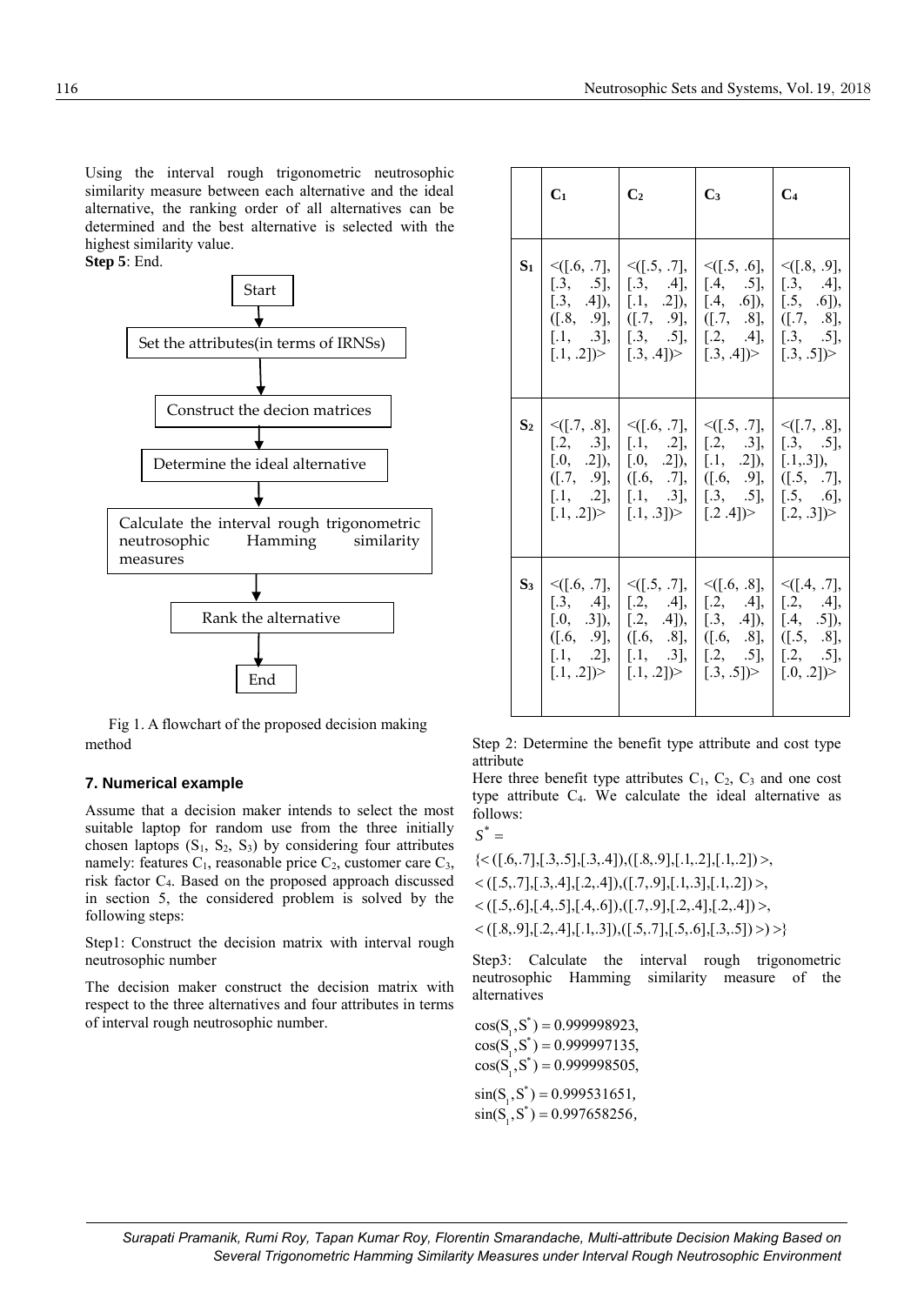\*  $\sin(S_1, S^*) = 0.998343644,$ \*  $\cot(S_1, S^*) = 70.25049621,$  $\cot(S_1, S^*) = 67.22363275,$  $\begin{bmatrix} 1 & -1 \\ 1 & -1 \end{bmatrix}$ 

 $\cot(S_1^{\text{T}}, S^*) = 68.81008448.$ 

Step 4: Rank the alternatives

Ranking of alternatives is prepared based on the descending order of similarity measures. The highest value reflects the best alternatives.

Here,

1 3 2  $1'$   $\sim$   $1'$   $\sim$   $3'$   $\sim$   $1'$   $\sim$   $2$  $cos(S_1, S^*)$  >  $cos(S_3, S^*)$  >  $cos(S_2, S^*)$ .  $\cos(S_1, S^*) > \cos(S_3, S^*) > \cos(S_2, S^*)$ <br>  $\sin(S_1, S^*) > \sin(S_3, S^*) > \sin(S_2, S^*)$ .

 $1^{\frac{1}{2}}$   $1^{\frac{1}{2}}$  $\text{sn}(S_1, S^*)$ >  $\text{sn}(S_3, S^*)$ >  $\text{sn}(S_2, S^*)$ .<br>  $\text{cot}(S_1, S^*)$ >  $\text{cot}(S_3, S^*)$ >  $\text{cot}(S_2, S^*)$ .

Hence, the laptop  $S_1$  is the best alternative for random use.

#### **8. Conclusions**

In this paper, we have proposed interval rough trigonometric Hamming similarity measures and proved their properties. We have developed three MADM strategies base on sine, cosine and cotangent similarity measures under interval rough neutrosophic environment. Then we solved an illustrative numerical example to demonstrate the feasibility, applicability of the developed strategies. The concept presented in this paper can be applied other multiple attribute decision making problems such as teacher selection [30, 31, 32], school selection [33], weaver selection [34, 35, 36], brick field selection [37, 38], logistics center location selection [39, 40], data mining [41] etc. under interval rough neutrosophic environment.

#### **References**

- [1] F. Smarandache. A unifying field in logics, neutrosophy: neutrosophic probability, set and logic. AmericanResearch Press, Rehoboth, (1998).
- [2] F. Smarandache. Linguistic paradoxes and tautologies. Libertas Mathematica, University of Texas at Arlington, IX (1999), 143-154.
- [3] F. Smarandache. A unifying field in logics: neutrosophic logics. Multiple Valued Logic, 8(3) (2002), 385-438.
- [4] F. Smarandache. Neutrosophic set- a generalization of intuitionistic fuzzy sets. International Journal of Pure and Applied Mathematics, 24(3) (2005), 287-297.
- [5] F. Smarandache. Neutrosophic set-a generalization of intuitionistic fuzzy set. Journal of Defense Resources Management, 1(1) (2010), 107-116.
- [6] G. Cantor. Über unendliche, lineare Punktmannigfaltigkeiten V [On infinite, linear point-manifolds(sets)]. Mathematische Annalen, 21 (1883), 545–591.
- [7] L. A. Zadeh. Fuzzy sets. Information and Control, 8(3) (1965), 338-353.
- [8] K. T. Atanassov. Intuitionistic fuzzy sets. Fuzzy Sets and Systems, 20(1) (1986), 87-96.
- [9] H. Wang, F. Smarandache, Y. Q. Zhang and R. Sunderraman. Single valued neutrosophic sets. Multispace and Multistructure, 4 (2010), 410-413.
- [10] S. Broumi, F. Smarandache and M. Dhar. Rough neutrosophic sets. Italian Journal of Pure and Applied Mathematics, 32 (2014), 493-502.
- [11] S. Broumi, F. Smarandache and M. Dhar. Rough neutrosophic sets. Neutrosophic Sets and Systems, 3 (2014), 60-66.
- [12] Z. Pawlak. Rough sets. International Journal of Information and Computer Sciences, 11(5) (1982), 341-356.
- [13] D. Dubios and H. Prade. Rough fuzzy sets and fuzzy rough sets. International Journal of General System, 17 (1990),191-208.
- [14] S. Nanda, and S. Majumdar. Fuzzy rough sets. Fuzzy Sets and Systems, 45 (1992), 157–160.
- [15] K. V. Thomas and L. S. Nair. Rough intuitionistic fuzzy sets in a lattice. International Mathematics Forum, 6 (27) (2011), 1327-1335.
- [16] K. Mondal and S. Pramanik. Rough neutrosophic multiattribute decision-making based on grey relational analysis. Neutrosophic Sets and Systems, 7 (2015), 8-17.
- [17] S. Pramanik and K. Mondal. Cosine similarity measure of rough neutrosophic sets and its application in medical diagnosis. Global Journal of Advanced Research, 2(1) (2015), 212-220.
- [18] S. Pramanik and K. Mondal. Some rough neutrosophic similarity measure and their application to multiattribute decision making. Global Journal of Engineering Science and Research Management, 2(7) (2015), 61-74.
- [19] K. Mondal and S. Pramanik. Rough neutrosophic multiattribute decision-making based on rough accuracy score function. Neutrosophic Sets and Systems, 8 (2015), 16-22.
- [20] S. Pramanik and K. Mondal. Cotangent similarity measure of rough neutrosophic sets and its application to medical diagnosis. Journal of New Theory, 4 (2015), 90-102.
- [21] K. Mondal, S. Pramanik and F. Smarandache. Several trigonometric Hamming similarity measures of rough neutrosophic sets and their applications in decision making. New Trends in Neutrosophic Theory and applications, 1, 2016, 93-103.
- [22] S. Pramanik, R. Roy, T. K. Roy and F. Smarandache. Multi [criteria decision making using correlation coefficient under](http://fs.gallup.unm.edu/nss/MultiCriteriaDecisionMakingUsingCorrelation.pdf)  [rough neutrosophic environment.](http://fs.gallup.unm.edu/nss/MultiCriteriaDecisionMakingUsingCorrelation.pdf) Neutrosophic Sets and Systems, 17 (2017), 29-38.
- [23] S. Pramanik, R. Roy, and T. K. Roy. Multi criteria decision making based on projection and bidirectional projection measures of rough neutrosophic sets. In F. Smarandache, &